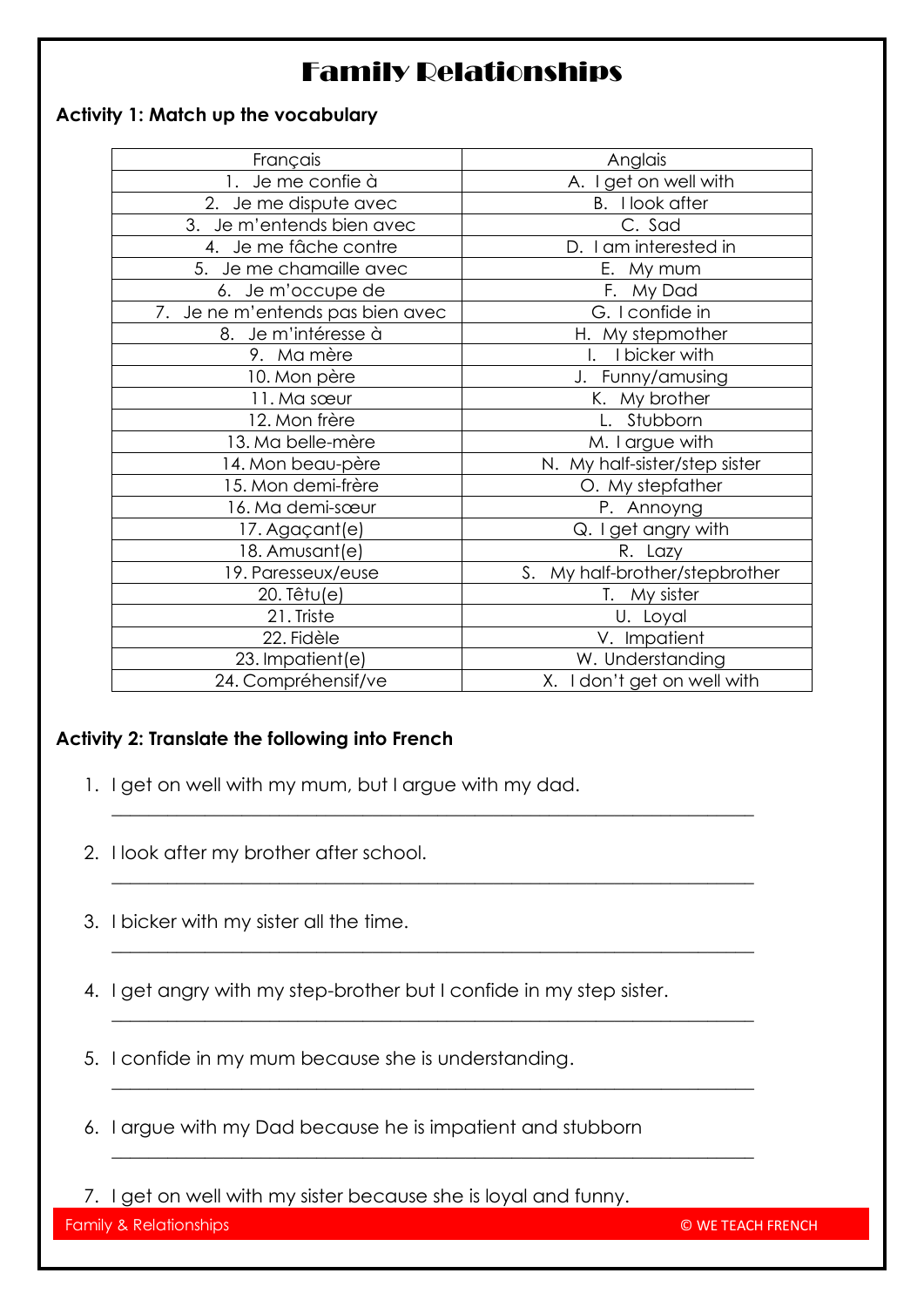8. I don't get on with my stepsister because she is lazy and annoying.

 $\_$  , and the set of the set of the set of the set of the set of the set of the set of the set of the set of the set of the set of the set of the set of the set of the set of the set of the set of the set of the set of th

 $\_$  , and the set of the set of the set of the set of the set of the set of the set of the set of the set of the set of the set of the set of the set of the set of the set of the set of the set of the set of the set of th

## **How to tackle the Photo Card**

The Photo Card is the second component of the Speaking Exam. You will be able to prepare your responses to the questions on the card in your 12 minute preparation time.

You will have to answer 5 questions around the topic covered in the card. 3 questions will be provided on the card and the remaining two will be surprise questions.

#### **Describing the photo**

The first question asks you to describe what you can see in the photo. Use the acronym PALM to help you develop your answer.

| P | <b>Physical</b> | Who's in the photo? what are they wearing? What do they<br>look like? What is the weather like? |  |
|---|-----------------|-------------------------------------------------------------------------------------------------|--|
| A | <b>Action</b>   | What are the people in the photo doing?                                                         |  |
|   | Location        | Where is the photo? What things / buildings can you see in                                      |  |
|   |                 | the photo?                                                                                      |  |
| M | Mood            | How do the people in the photo seem? Are they in a good                                         |  |
|   |                 | mood?                                                                                           |  |

#### **Add an opinion**

After you've described the photo add a personal opinion. This could be about the picture itself…

*J'aime la photo parce que c'est intéressant.*

Or, it could be an opinion on the topic area covered in the photo

*Je pense que le sport est très important parce que c'est bon pour le mental.*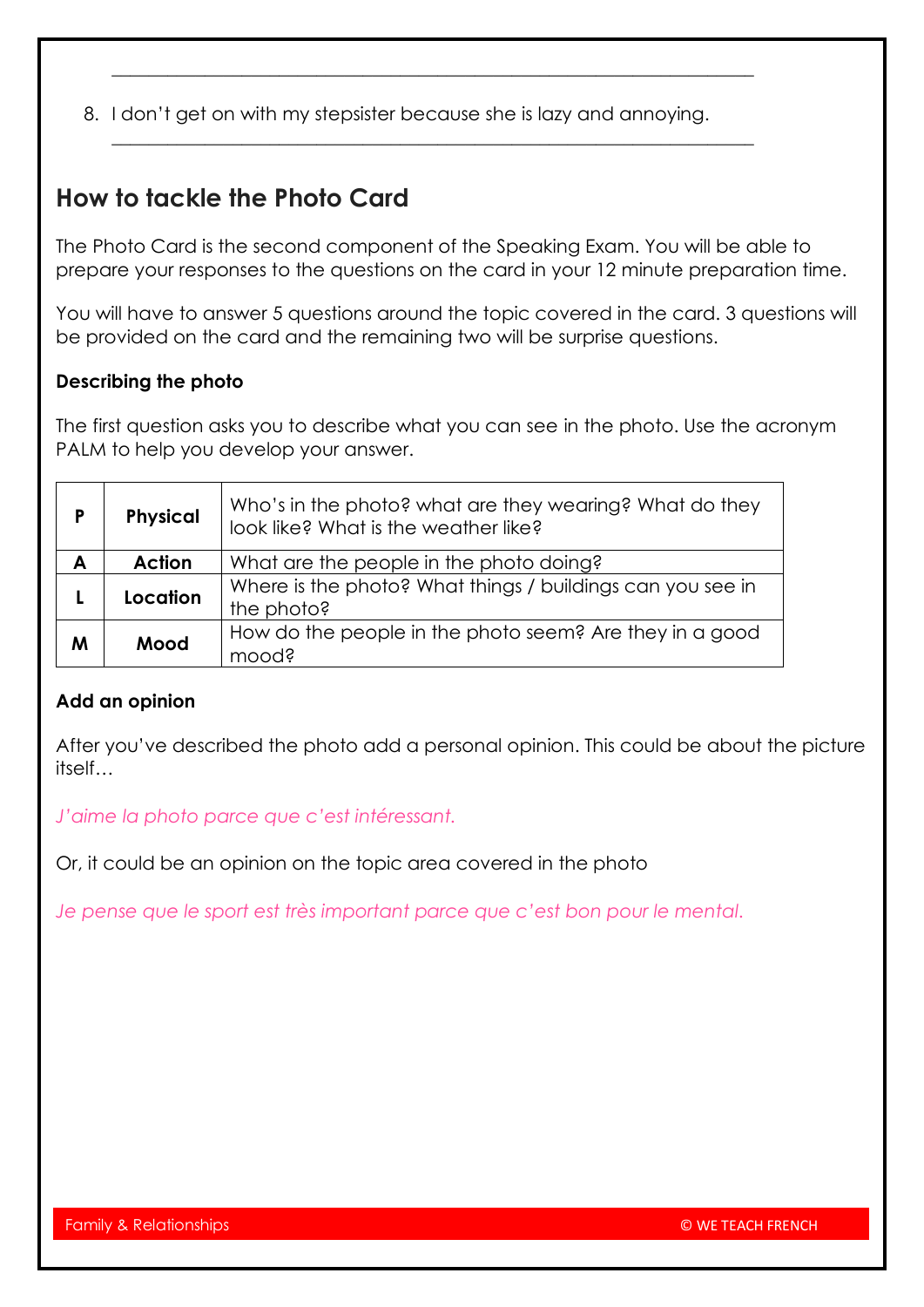### **Exam Question**

Now let's look at an exemplar photo card. Read the statements below and decide if they are true or false.



#### **Activity 3 : Vrai ou Faux ?**

- 1. Sur la photo il y a quatre personnes.
- 2. Il y a deux parents et deux enfants.
- 3. Le père porte un tee-shirt rouge.
- 4. Il a les cheveux noirs et courts.
- 5. La mère porte une robe blanche et un tablier.
- 6. Ils sont dans la chambre.
- 7. Ils font des crêpes.
- 8. Je pense qu'ils sont tristes.
- 9. La cuisine est très moderne.
- 10. À mon avis ils s'entendent bien parce qu'ils sourient.